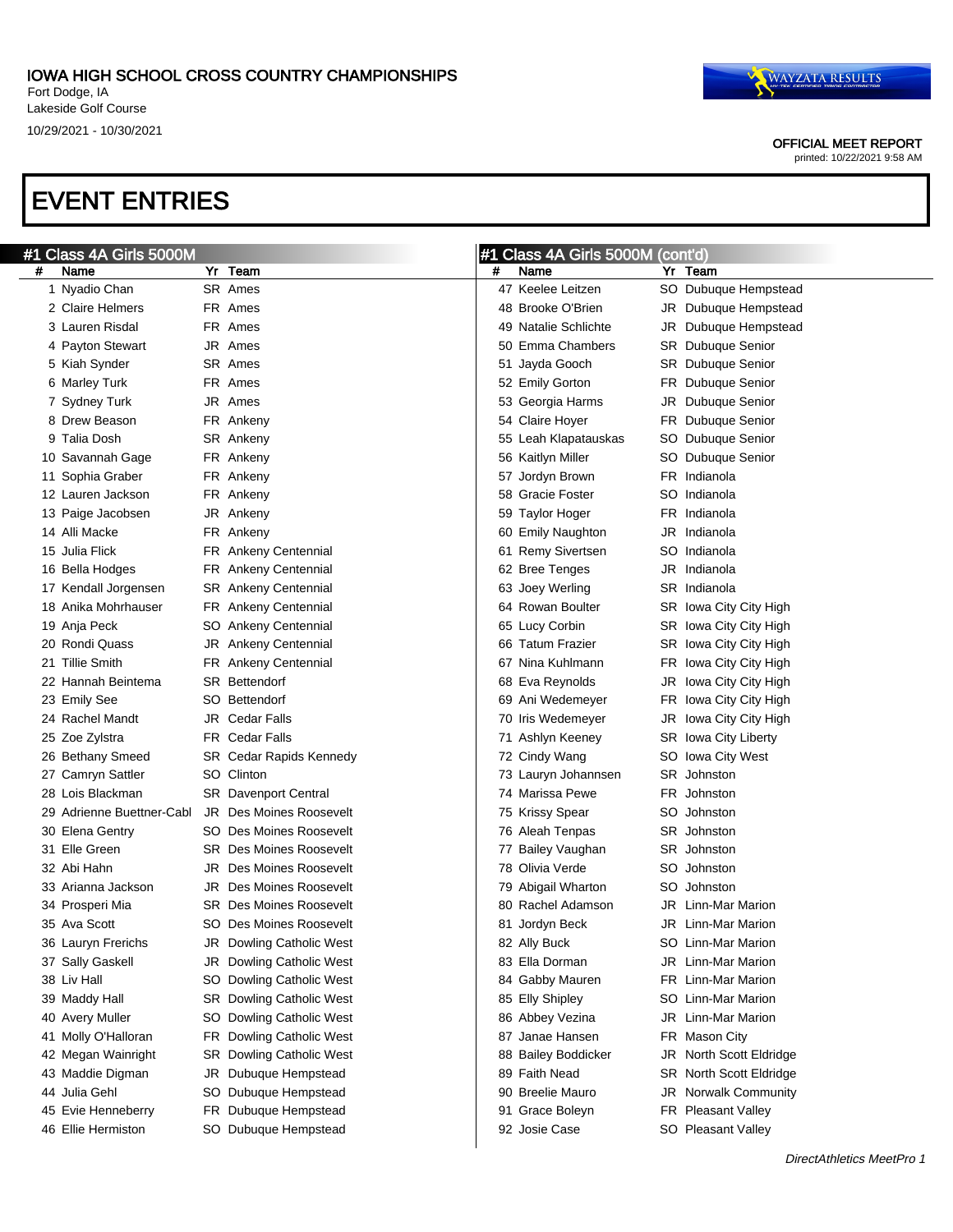OFFICIAL MEET REPORT

printed: 10/22/2021 9:58 AM

|   | #1 Class 4A Girls 5000M (cont'd) |                                |   | #5 Class 2A Girls 5000M |                                |
|---|----------------------------------|--------------------------------|---|-------------------------|--------------------------------|
| # | Name                             | Yr Team                        | # | Name                    | Yr Team                        |
|   | 93 Gretchen Highberger           | JR Pleasant Valley             |   | 519 Juliana Brown       | SO Albia                       |
|   | 94 Bria Martell                  | FR Pleasant Valley             |   | 520 Lily Buckingham     | FR Albia                       |
|   | 95 Lizzie McVey                  | SR Pleasant Valley             |   | 521 Makenna Cronin      | SO Albia                       |
|   | 96 Lexi Minard                   | SO Pleasant Valley             |   | 522 Avery Major         | SO Albia                       |
|   | 97 Lydia Sommor                  | JR Pleasant Valley             |   | 523 Ellie Martin        | SR Albia                       |
|   | 98 Bridget Canton                | SO Prairie Cedar Rapids        |   | 524 Olivia Sheffield    | FR Albia                       |
|   | 99 Gabrielle Cortez              | <b>SR</b> Prairie Cedar Rapids |   | 525 Serene Thompson     | FR Albia                       |
|   | 100 Karlee Hamilton              | SO Prairie Cedar Rapids        |   | 526 Maria Dudzik        | SO Beckman Catholic Dyer       |
|   | 101 Keirra Hess                  | SO Prairie Cedar Rapids        |   | 527 Abby Knepper        | JR Beckman Catholic Dyer       |
|   | 102 Lily Johannes                | <b>SR</b> Prairie Cedar Rapids |   | 528 Maria Kruse         | SO Beckman Catholic Dyer       |
|   | 103 Alyza Koppes                 | <b>SR</b> Prairie Cedar Rapids |   | 529 Julia Mertz         | SO Beckman Catholic Dyer       |
|   | 104 Lourdes Mason                | JR Prairie Cedar Rapids        |   | 530 Ellie Recker        | JR Beckman Catholic Dyer       |
|   | 105 Kaia Downs                   | SR Sioux City East             |   | 531 Madelyn Reiter      | FR Beckman Catholic Dyer       |
|   | 106 lvy Mehlhaff                 | SO Sioux City East             |   | 532 Sydney Reiter       | SR Beckman Catholic Dyer       |
|   | 107 Elizabeth Jordan             | JR Sioux City North            |   | 533 Emerson Fehrer      | SO Chariton                    |
|   | 108 Jenna Francois               | JR Southeast Polk              |   | 534 Kyrstin Agnitsch    | SR Cherokee Washington         |
|   | 109 Jacie Mitchell               | <b>JR</b> Southeast Polk       |   | 535 McKenna Benson      | FR Cherokee Washington         |
|   | 110 Megan Carmell                | JR Urbandale                   |   | 536 Megan Courtright    | SO Cherokee Washington         |
|   | 111 Sophia Huber                 | JR Urbandale                   |   | 537 Lydia Hart          | FR Cherokee Washington         |
|   | 112 Alex Mackie                  | SO Urbandale                   |   | 538 Julia Letsche       | JR Cherokee Washington         |
|   | 113 Julia Martinez-Lohf          | <b>SR</b> Urbandale            |   | 539 Riley Lubeck        | JR Cherokee Washington         |
|   | 114 Crystal Ruden                | <b>SR</b> Urbandale            |   | 540 London Rogge        | SR Cherokee Washington         |
|   | 115 Norah Seeley                 | SO Urbandale                   |   | 541 Ashlyn Eberly       | SR Clarinda                    |
|   | 116 Sarah Webster                | FR Urbandale                   |   | 542 Mayson Hartley      | JR Clarinda                    |
|   | 117 Emily Bright                 | SR Valley West Des Moine       |   | 543 Raenna Henke        | FR Clarinda                    |
|   | 118 Addison Dorenkamp            | SO Valley West Des Moine       |   | 544 Amelia Hesse        | SO Clarinda                    |
|   | 119 Kamryn Ensley                | SR Valley West Des Moine       |   | 545 Callie King         | FR Clarinda                    |
|   | 120 Ava Hall                     | FR Valley West Des Moine       |   | 546 Cheyenne Sunderman  | SR Clarinda                    |
|   | 121 Madeline Hollander           | SR Valley West Des Moine       |   | 547 Reese Brownlee      | FR Clear Lake                  |
|   | 122 Cohen Kooker                 | SO Valley West Des Moine       |   | 548 Addison Doughan     | FR Clear Lake                  |
|   | 123 Amanda Overton               | JR Valley West Des Moine       |   | 549 Aubrey Decker       | SO Denver                      |
|   | 124 Emma Baumgart                | JR Waukee                      |   | 550 Laci Even           | JR Denver                      |
|   | 125 Mallory Wurth                | FR Waukee                      |   | 551 Amber Homan         | JR Denver                      |
|   |                                  |                                |   | 552 Hailey Homan        | FR Denver                      |
|   |                                  |                                |   | 553 Anna Mulert         | FR Denver                      |
|   |                                  |                                |   | 554 Chloe Ristau        | SR Denver                      |
|   |                                  |                                |   | 555 Reeve Ristau        | FR Denver                      |
|   |                                  |                                |   | 556 Gabby Grove         | <b>FR</b> Des Moines Christian |
|   |                                  |                                |   | 557 Ella Jicinsky       | SO Des Moines Christian        |
|   |                                  |                                |   | 558 Ali Pieper          | <b>SR</b> Des Moines Christian |
|   |                                  |                                |   | 559 Amelia Samuelson    | <b>SR</b> Des Moines Christian |
|   |                                  |                                |   | 560 Madison Shimp       | <b>JR</b> Des Moines Christian |
|   |                                  |                                |   | 561 Abby Ten Pas        | SO Des Moines Christian        |
|   |                                  |                                |   | 562 Reagan Zimmer       | <b>FR</b> Des Moines Christian |
|   |                                  |                                |   | 563 Izzy Houts          | SO Dike-New Hartford           |
|   |                                  |                                |   | 564 Taylor Kvale        | <b>SR</b> Dike-New Hartford    |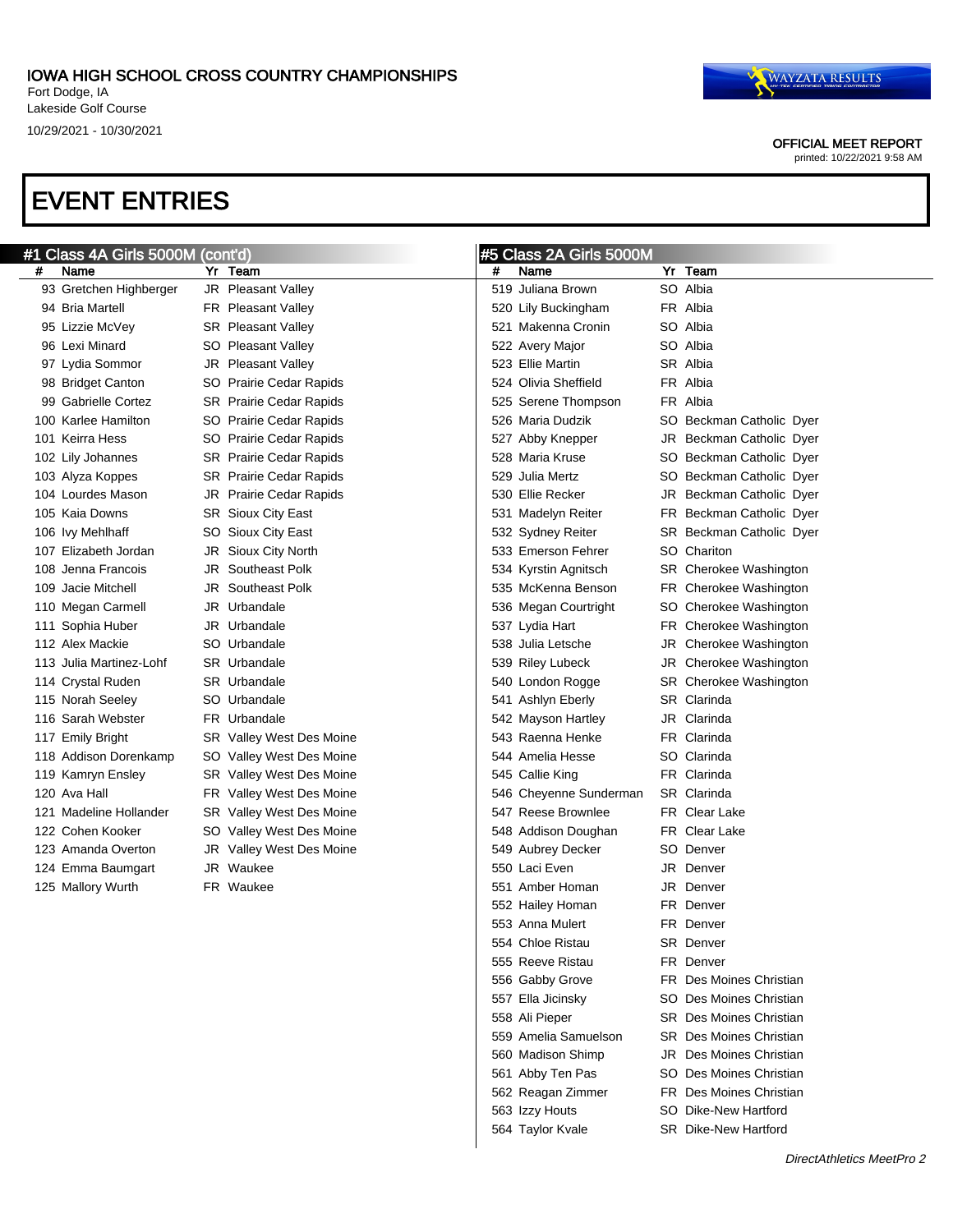#### OFFICIAL MEET REPORT

printed: 10/22/2021 9:58 AM

|   | #5 Class 2A Girls 5000M (cont'd) |    |                                 |   | #5 Class 2A Girls 5000M (cont'd) |     |                            |
|---|----------------------------------|----|---------------------------------|---|----------------------------------|-----|----------------------------|
| # | Name                             |    | Yr Team                         | # | Name                             |     | Yr Team                    |
|   | 565 Ellie Hull                   |    | SR East Marshall LeGrand        |   | 611 Rachel Rusche                |     | SR Sibley-Ocheyedan        |
|   | 566 Mkenzie Robinson             |    | <b>SR</b> East Marshall LeGrand |   | 612 Bria Wasmund                 |     | JR Sibley-Ocheyedan        |
|   | 567 Emma Schroeder               |    | <b>SR</b> East Sac County       |   | 613 Alayna Wingate               |     | JR Sibley-Ocheyedan        |
|   | 568 Jaselyn Anderson             |    | SO Estherville Lincoln Cent     |   | 614 Ashley Flansburg             |     | JR Springville-Central     |
|   | 569 Lili Nelson                  |    | JR Forest City                  |   | 615 Makenzie Plagman             |     | <b>SR</b> Starmont         |
|   | 570 Katelyn Knoll                |    | SO Garner-Hayfield-Ventur       |   | 616 Alivia Edens                 |     | SO Tipton                  |
|   | 571 Taylor Stahl                 |    | SR GCGR Grundy Center           |   | 617 Saidee Hamilton              |     | FR Tipton                  |
|   | 572 Afton Schlumbolm             |    | JR GLR-CL                       |   | 618 Rebecca Hinderaker           |     | SO Tipton                  |
|   | 573 Mary Schriever               |    | SO GLR-CL                       |   | 619 Chloe Klabo                  |     | SO Tipton                  |
|   | 574 Natalie O'Connor             |    | SR Jesup                        |   | 620 Addie Nerem                  |     | SO Tipton                  |
|   | 575 Maddie Tomson                |    | SR Jesup                        |   | 621 Addi Tholen                  |     | SO Tipton                  |
|   | 576 Amaya Trebon-Boyd            |    | FR Jesup                        |   | 622 Coryn Wallick                |     | JR Tipton                  |
|   | 577 Amanda Treptow               |    | SR Jesup                        |   | 623 Amilia Condon                |     | FR Union La Porte City     |
|   | 578 Mackenzie Wilson             |    | FR Jesup                        |   | 624 Ellie Rathe                  |     | SR Union La Porte City     |
|   | 579 Clare Wright                 | SO | Jesup                           |   | 625 Lauren Youngblut             |     | SO Union La Porte City     |
|   | 580 Katelyn Zelle                |    | FR Jesup                        |   | 626 Autumn Bousema               |     | FR Unity Christian Orange  |
|   | 581 Mitzi Evans                  |    | <b>SR</b> Mid-Prairie Wellman   |   | 627 Amy De Groot                 |     | SR Unity Christian Orange  |
|   | 582 Abby Fleming                 |    | SO Mid-Prairie Wellman          |   | 628 Jaidyn De Jong               |     | FR Unity Christian Orange  |
|   | 583 Danielle Hostetler           |    | SO Mid-Prairie Wellman          |   | 629 Olivia Hoogland              | SO. | Unity Christian Orange     |
|   | 584 Annika Poll                  |    | SO Mid-Prairie Wellman          |   | 630 Courtney Joiner              |     | SR Unity Christian Orange  |
|   | 585 Phoebe Shetler               |    | SO Mid-Prairie Wellman          |   | 631 Megan Te Krony               |     | JR Unity Christian Orange  |
|   | 586 Jaden Yoder                  |    | <b>SR</b> Mid-Prairie Wellman   |   | 632 Amaya Van Essen              |     | SR Unity Christian Orange  |
|   | 587 Sydney Yoder                 |    | SR Mid-Prairie Wellman          |   | 633 Brooklyn Fryar               |     | SO Van Meter               |
|   | 588 Emma Althoff                 |    | JR Monticello                   |   | 634 Eve Hyer                     |     | SO Van Meter               |
|   | 589 Ava Capron                   |    | <b>FR</b> Monticello            |   | 635 Clare Kelly                  |     | JR Van Meter               |
|   | 590 Triniti Etzel                |    | <b>SR</b> Monticello            |   | 636 Mary Kelly                   |     | JR Van Meter               |
|   | 591 Marisa Kehoe                 |    | SO Monticello                   |   | 637 Emma McCoy                   |     | FR Van Meter               |
|   | 592 Leah Koehler                 |    | <b>FR</b> Monticello            |   | 638 Maddie Waldorf               |     | SO Van Meter               |
|   | 593 Karle Kramer                 |    | <b>SR</b> Monticello            |   | 639 Reagan Wiedman               |     | JR Van Meter               |
|   | 594 Lydia Recker                 |    | <b>SR Monticello</b>            |   | 640 Erika Kuntz                  |     | SR WC-KP                   |
|   | 595 Natalie Nosbisch             |    | FR New Hampton                  |   | 641 Taitlin Koch                 |     | SO West Central Valley Stu |
|   | 596 Cenady Soenksen              |    | JR Northeast Goose Lake         |   | 642 Janae Minderhoud             |     | FR Western Christian Hull  |
|   | 597 Lexi Duffy                   |    | SR Okoboji Milford              |   | 643 Natalie Bemer                |     | JR Williamsburg            |
|   | 598 Katelyn Johnston             |    | JR Osage                        |   | 644 Zada Buchholtz               |     | SO Williamsburg            |
|   | 599 Kaitlynn Schuler             |    | JR Pocahontas Area              |   | 645 Ruth Jennings                |     | SR Williamsburg            |
|   | 600 Mckena Carlson               |    | SO Roland-Story Story City      |   | 646 MacEy Marovets               |     | JR Williamsburg            |
|   | 601 Ellie Erickson               |    | SR Roland-Story Story City      |   | 647 Maelyn Parsons               |     | FR Williamsburg            |
|   | 602 Elizabeth Ihle               |    | SO Roland-Story Story City      |   | 648 April Phillips               |     | JR Williamsburg            |
|   | 603 Reece Johnson                |    | SR Roland-Story Story City      |   | 649 Taylor Winegarden            |     | SR Williamsburg            |
|   | 604 Lauryn Kilstofte             |    | SO Roland-Story Story City      |   | 650 Charlotte Brown              |     | JR Wilton                  |
|   | 605 Brooke Thompson              |    | FR Roland-Story Story City      |   |                                  |     |                            |
|   | 606 Claire Truesdell             |    | FR Roland-Story Story City      |   |                                  |     |                            |
|   | 607 Madison Brouwer              |    | JR Sibley-Ocheyedan             |   |                                  |     |                            |
|   | 608 Olivia Hensch                |    | SO Sibley-Ocheyedan             |   |                                  |     |                            |
|   | 609 Macey Hoekstra               |    | SO Sibley-Ocheyedan             |   |                                  |     |                            |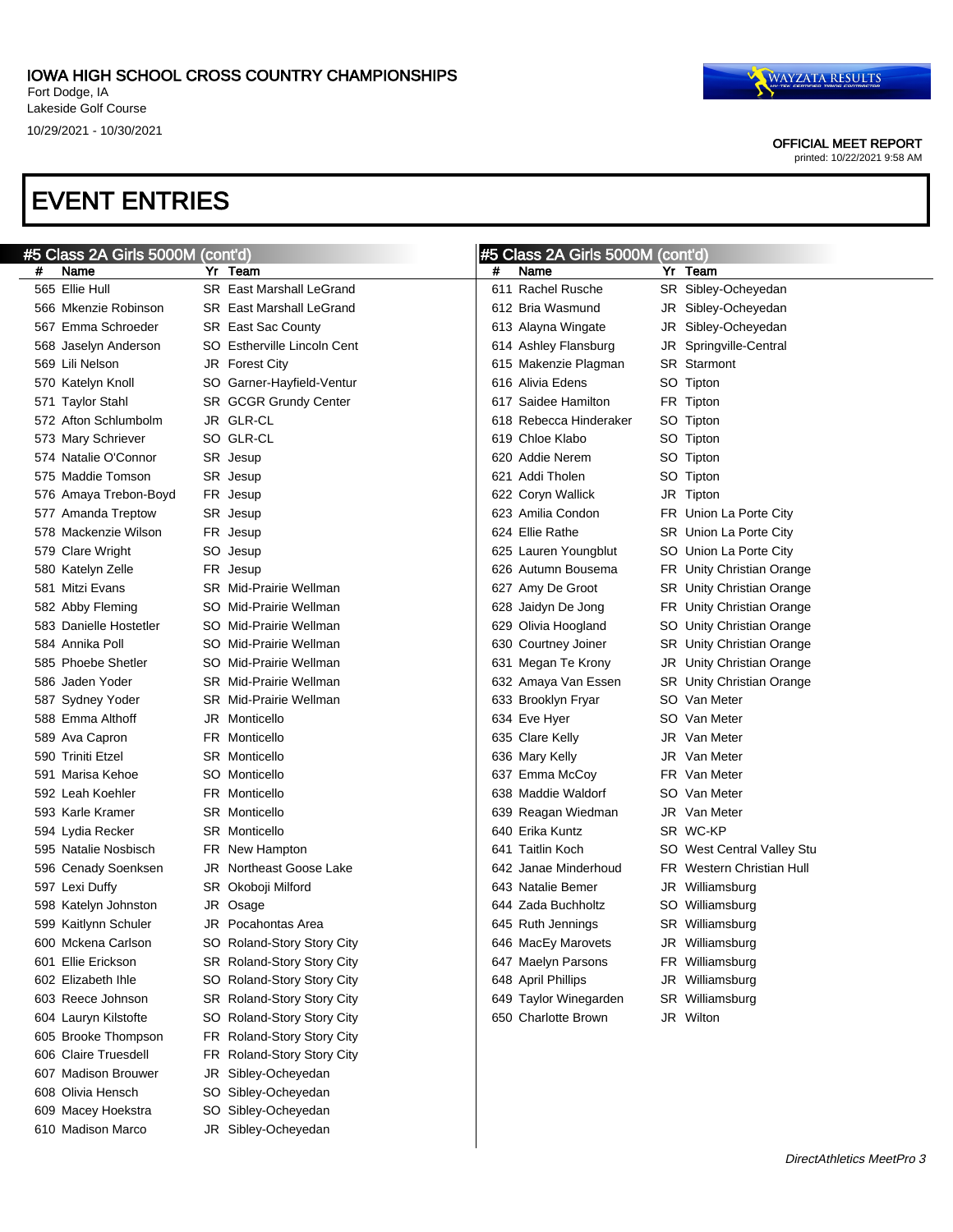OFFICIAL MEET REPORT

printed: 10/22/2021 9:58 AM

|   | #3 Class 3A Girls 5000M |     |                                |   | #3 Class 3A Girls 5000M (cont'd) |                          |
|---|-------------------------|-----|--------------------------------|---|----------------------------------|--------------------------|
| # | Name                    |     | Yr Team                        | # | Name                             | Yr Team                  |
|   | 250 Geneva Timmerman    |     | JR ADM Adel                    |   | 296 Lilly Boge                   | SR Epworth Western Dubu  |
|   | 251 Moriah Knapp        |     | JR Algona                      |   | 297 Leah Digmann                 | SR Epworth Western Dubu  |
|   | 252 Nicole Carmona      |     | SR Assumption Davenport        |   | 298 Isabella Graber              | JR Epworth Western Dubu  |
|   | 253 Morgan Jennings     |     | SR Assumption Davenport        |   | 299 Alyssa Klein                 | SO Epworth Western Dubu  |
|   | 254 Claire Pellett      |     | SO Atlantic                    |   | 300 Bella Meyers                 | FR Epworth Western Dubu  |
|   | 255 Ava Rush            |     | <b>JR</b> Atlantic             |   | 301 Olivia Thul                  | JR Epworth Western Dubu  |
|   | 256 Kate Huisinga       |     | <b>SR Ballard</b>              |   | 302 Sophia Bleich                | FR Gilbert               |
|   | 257 Annika Larson       |     | FR Ballard                     |   | 303 Mia Kautman                  | FR Gilbert               |
|   | 258 Brooke Loewe        |     | <b>SR Ballard</b>              |   | 304 Abby McGuire                 | JR Gilbert               |
|   | 259 Raegan Loewe        |     | FR Ballard                     |   | 305 Abby Patel                   | FR Gilbert               |
|   | 260 Paityn Noe          |     | JR Ballard                     |   | 306 Adi Siegel                   | SO Gilbert               |
|   | 261 Ava Richardson      |     | FR Ballard                     |   | 307 Clare Stahr                  | SO Gilbert               |
|   | 262 Ava Vance           |     | SO Ballard                     |   | 308 Sophie Vanderpool            | SR Gilbert               |
|   | 263 Delaney Saulsbury   |     | FR Bishop Heelan Catholic      |   | 309 Madelyn Berglund             | FR Glenwood              |
|   | 264 Brooklyn Stanley    |     | SO Bishop Heelan Catholic      |   | 310 Emerson Griffin              | JR Glenwood              |
|   | 265 Maya Bergstrom      |     | SO Carlisle                    |   | 311 Kate Hughes                  | JR Glenwood              |
|   | 266 Marie Daggett       |     | SO Carlisle                    |   | 312 Lauren Hughes                | SO Glenwood              |
|   | 267 Laura Downs         |     | <b>JR</b> Carlisle             |   | 313 Rachel Mullennax             | SR Glenwood              |
|   | 268 Ainsley Erzen       |     | <b>SR</b> Carlisle             |   | 314 Breckyn Petersen             | FR Glenwood              |
|   | 269 Tessa Erzen         |     | JR Carlisle                    |   | 315 Brooklyn Schultz             | FR Glenwood              |
|   | 270 Hannah McGraw       |     | JR Carlisle                    |   | 316 Lydia Maas                   | SO Hampton-Dumont-CAL    |
|   | 271 Riley Sievers       |     | JR Carlisle                    |   | 317 Kayla Anderson               | FR Harlan                |
|   | 272 Madison Bockenstedt |     | FR Center Point-Urbana         |   | 318 Kaia Bieker                  | SR Harlan                |
|   | 273 Emily Bowe          |     | FR Center Point-Urbana         |   | 319 Taylor Bieker                | SO Harlan                |
|   | 274 Kora Katcher        |     | <b>SR</b> Center Point-Urbana  |   | 320 Jenna Gessert                | JR Harlan                |
|   | 275 Sydney McCormick    |     | FR Center Point-Urbana         |   | 321 Ellie Gross                  | SR Harlan                |
|   | 276 Avery Sweeney       |     | FR Center Point-Urbana         |   | 322 Emily Schechinger            | SO Harlan                |
|   | 277 Leah Taylor         |     | <b>SR</b> Center Point-Urbana  |   | 323 Lindsey Sonderman            | FR Harlan                |
|   | 278 Emma Wilkerson      |     | SO Center Point-Urbana         |   | 324 Abby Harding                 | JR lowa Falls-Alden/AGWS |
|   | 279 Lydia Staudt        |     | <b>SR</b> Charles City         |   | 325 Teah Miller                  | JR lowa Falls-Alden/AGWS |
|   | 280 Haidyn Barker       |     | JR Clear Creek-Amana           |   | 326 Sydney Andresen              | SO Marion                |
|   | 281 Kira Barker         |     | FR Clear Creek-Amana           |   | 327 Kyra Cordes                  | FR Marion                |
|   | 282 Kalin Rotzoll       |     | SR Clear Creek-Amana           |   | 328 Natalie McAllister           | SO Marion                |
|   | 283 Riley DeGonnia      |     | JR Creston                     |   | 329 Audra Meyer                  | FR Marion                |
|   | 284  Kinze Shea         |     | SO Crestwood Cresco            |   | 330 Kendall Orozco               | SO Marion                |
|   | 285 Kendel Slavin       |     | SR Crestwood Cresco            |   | 331 Madison Prier                | SR Marion                |
|   | 286 Abbey Angus         |     | SO Dallas Center-Grimes        |   | 332 Peyton Steffen               | <b>SR</b> Marion         |
|   | 287 Vanessa Bickford    |     | SO Dallas Center-Grimes        |   | 333 Payge Bahrke                 | SO Moc-Floyd Valley      |
|   | 288 Skyler Blessman     |     | <b>SR</b> Dallas Center-Grimes |   | 334 Aryana Dokter                | JR Moc-Floyd Valley      |
|   | 289 Hannah Little       |     | <b>SR</b> Dallas Center-Grimes |   | 335 Biyanca Dokter               | JR Moc-Floyd Valley      |
|   | 290 Meredith McDermott  | JR  | <b>Dallas Center-Grimes</b>    |   | 336 Kennedy Fernstrum            | FR Moc-Floyd Valley      |
|   | 291 Dakota Newcomb      |     | <b>JR</b> Dallas Center-Grimes |   | 337 Emily Haverdink              | SR Moc-Floyd Valley      |
|   | 292 Maddy Stevens       | FR. | Dallas Center-Grimes           |   | 338 Sarah May                    | FR Moc-Floyd Valley      |
|   | 293 Rebecca Anderson    |     | JR Decorah                     |   | 339 Elin Van Der Werff           | FR Moc-Floyd Valley      |
|   | 294 Mendlik Lola        |     | FR Denison-Schleswig           |   | 340  Anna Hoffman                | SR Mount Vernon-Lisbon   |
|   | 295 Audrey Biermann     |     | SR Epworth Western Dubu        |   | 341 Kambree Hultquist            | SR Mount Vernon-Lisbon   |
|   |                         |     |                                |   |                                  |                          |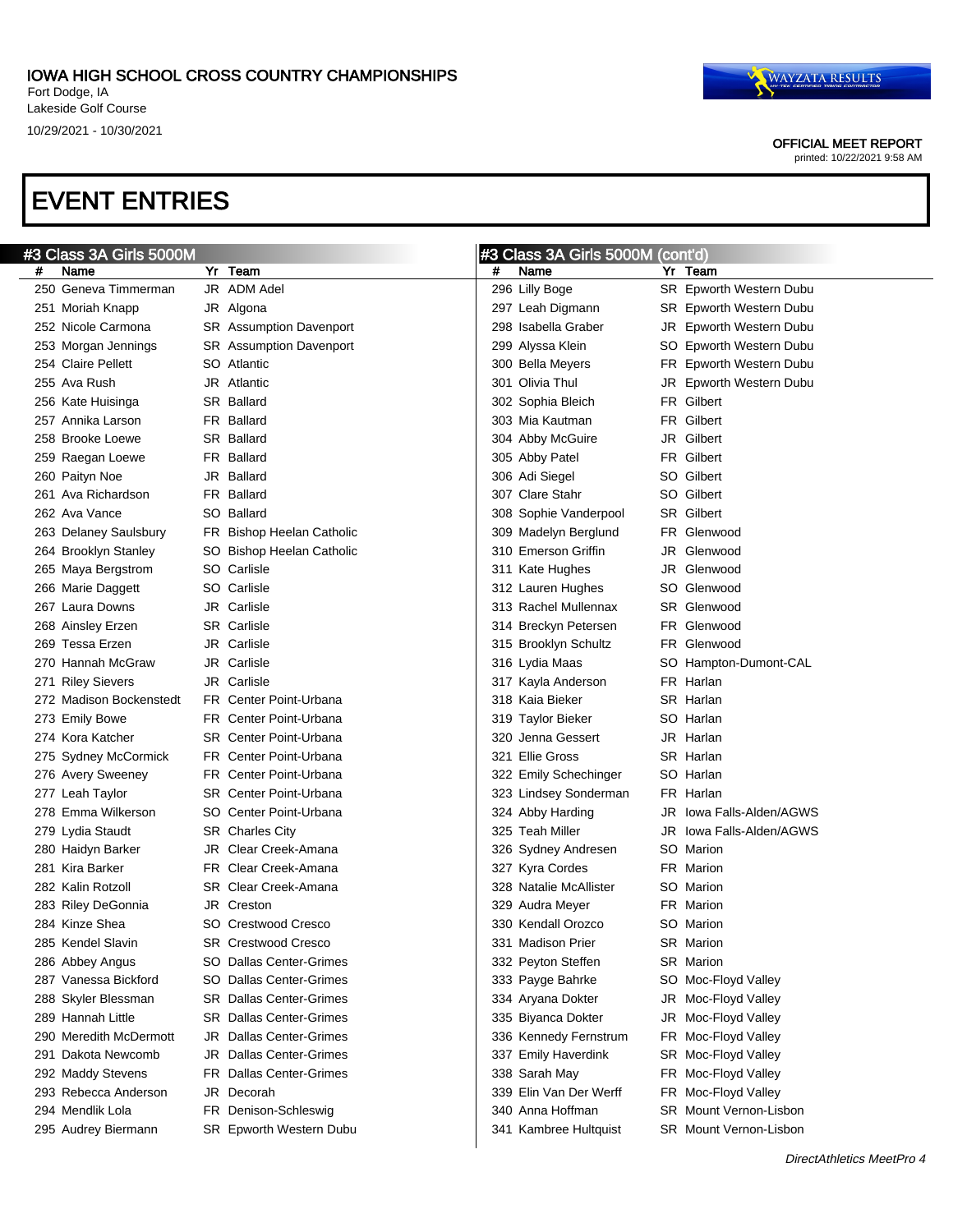

OFFICIAL MEET REPORT

printed: 10/22/2021 9:58 AM

# EVENT ENTRIES

|   | #3 Class 3A Girls 5000M (cont'd) |     |                               |     | #7 Class 1A Girls 5000M |     |                                |
|---|----------------------------------|-----|-------------------------------|-----|-------------------------|-----|--------------------------------|
| # | Name                             |     | Yr Team                       | #   | Name                    |     | Yr Team                        |
|   | 342 Emrie Johnson                |     | FR Mount Vernon-Lisbon        |     | 812 Adalyn Benson       |     | FR ACGC                        |
|   | 343 Abbie Moss                   |     | FR Mount Vernon-Lisbon        |     | 813 Ava Campbell        |     | FR ACGC                        |
|   | 344 Sierra Snyder                |     | SO Mount Vernon-Lisbon        |     | 814 Hayden Coffman      |     | SO ACGC                        |
|   | 345 Laura Swart                  | JR. | Mount Vernon-Lisbon           | 815 | Jayla Hoover            |     | FR ACGC                        |
|   | 346 Nadia Telecky                |     | <b>SR</b> Mount Vernon-Lisbon |     | 816 Kiersten Knobbe     |     | JR ACGC                        |
|   | 347 Alyssa Shannon               |     | <b>SR</b> Newton              |     | 817 Katelyn Schafer     |     | SO ACGC                        |
|   | 348 Abby Bell                    |     | SO North Polk Alleman         |     | 818 Paige Van Meter     |     | FR ACGC                        |
|   | 349 Sophia Campbell              |     | FR North Polk Alleman         |     | 789 Rylie Knop          |     | SO AHSTW Avoca                 |
|   | 350 Aubrie Kiesling              |     | JR North Polk Alleman         |     | 790 Nora Peterson       |     | FR Alta-Aurelia                |
|   | 351 Bailey Knights               |     | <b>SR</b> North Polk Alleman  |     | 791 Stefi Beisswenger   |     | FR Audubon                     |
|   | 352 Aleah McBee                  |     | <b>SR</b> North Polk Alleman  |     | 792 Elie Tuhn           |     | SR Baxter                      |
|   | 353 Liza Schaffer                |     | JR North Polk Alleman         |     | 793 Mariah Falkena      |     | FR Boyer Valley Dunlap         |
|   | 354 Hailey Volz                  |     | SR North Polk Alleman         |     | 794 Noelle Steines      |     | FR Calamus-Wheatland           |
|   | 355 Hadley Augustine             |     | SO Notre Dame / West Burl     |     | 795 Hadley Bell         |     | SO Central Decatur Leon        |
|   | 356 Hannah Fruehling             |     | FR Notre Dame / West Burl     |     | 796 Harrisen Bevan      |     | <b>JR</b> Central Decatur Leon |
|   | 357 Sage Adam                    |     | SR Oskaloosa                  |     | 797 Aniston Jones       |     | SO Central Decatur Leon        |
|   | 358 Autumn Blink                 |     | SO Pella                      |     | 798 Abigail Leahy       |     | <b>FR</b> Central Decatur Leon |
|   | 359 Raegan Snieder               |     | FR Pella                      |     | 799 Jamie Oesch         |     | SO Central Decatur Leon        |
|   | 360  Emma Bock                   |     | SR Solon                      |     | 800 Makenna Perkins     |     | <b>FR</b> Central Decatur Leon |
|   | 361 Mara Duster                  | JR  | Solon                         |     | 801 Addyson Schreck     |     | <b>FR</b> Central Decatur Leon |
|   | 362 Gracie Federspiel            |     | SO Solon                      |     | 802 Hannah Asche        |     | <b>JR</b> Central Elkader      |
|   | 363 Kaia Holtkamp                |     | SR Solon                      |     | 803 Jaydin Dettman      |     | <b>SO</b> Central Elkader      |
|   | 364 Meghan O'Neill               |     | SR Solon                      |     | 804 Carlie Jo Fusco     |     | JR Durant                      |
|   | 365  Anna Quillin                |     | SO Solon                      |     | 805 Lily Dixon          | JRI | Earlham                        |
|   | 366 Kayla Young                  | JR  | Solon                         |     | 806 Hannah Frank        | FR. | Earlham                        |
|   | 367 Aliza Edwards                |     | JR Spencer                    |     | 807 Taylor Jensen       | JR  | Earlham                        |
|   | 368 Brenna Fisher                |     | SR Spencer                    |     | 808 Carly Schaffer      |     | SR Earlham                     |
|   | 369 Ivy Hamilton                 |     | JR Spencer                    |     | 809 Olivia Spurling     |     | SO Earlham                     |
|   | 370 Lexi Johnson                 |     | SR Spencer                    |     | 810 Katie Steward       |     | SO Earlham                     |
|   | 371 Emma Morey                   |     | JR Spencer                    |     | 811 Mia Terry           |     | SR Earlham                     |
|   | 372 Peyton Morey                 |     | FR Spencer                    |     | 819 Grace Steinmetz     |     | <b>FR</b> Heartland Christian  |
|   | 373 Ana Olson                    |     | FR Spencer                    |     | 820 Leah Bontrager      |     | <b>SR</b> Hillcrest Academy    |
|   | 374 Katelyn Krieger              |     | JR Spirit Lake Park           |     | 821 Sofia Brown         |     | SO Hudson                      |
|   | 375 Josie Belken                 |     | JR Wahlert Dubuque            |     | 822 Addison Grady       |     | SR Hudson                      |
|   | 376 Laney Duggan                 |     | <b>SR</b> Wahlert Dubuque     |     | 823 Maddie Hansen       |     | SR Hudson                      |
|   | 377 Ellie Kirby                  |     | <b>SR</b> Wahlert Dubuque     |     | 824 Jasmine Oleson      |     | JR Hudson                      |
|   | 378 Ellie Meyer                  |     | <b>SR</b> Wahlert Dubuque     |     | 825 Greta Regenwether   |     | JR Hudson                      |
|   | 379 Steffen Rylee                |     | JR Wahlert Dubuque            |     | 826 Savannah Schneider  |     | SO Hudson                      |
|   | 380 Lilah Takes                  | JR  | <b>Wahlert Dubuque</b>        |     | 827 Madison Willand     |     | FR Hudson                      |
|   | 381 Anna Van Otterloo            | JR  | <b>Wahlert Dubuque</b>        |     | 828 Emily Albertsen     |     | FR IKM-Manning                 |
|   | 382 Sydney Bochmann              |     | SO Waverly-Shell Rock         |     | 829 Haley Meyer         |     | SR Kee Lansing                 |
|   | 383 Dyllan Kaufman               |     | JR Winterset                  |     | 830 Jolee Mesz          |     | JR Lawton-Bronson              |
|   |                                  |     |                               |     | 831 Haedyn Hall         |     | FR Logan-Magnolia              |
|   |                                  |     |                               |     | 832 Kiera Hochstein     |     | SO Logan-Magnolia              |
|   |                                  |     |                               |     | 833 Greylan Hornbeck    |     | JR Logan-Magnolia              |
|   |                                  |     |                               |     | 834 Mya Moss            |     | JR Logan-Magnolia              |

 $\overline{\phantom{a}}$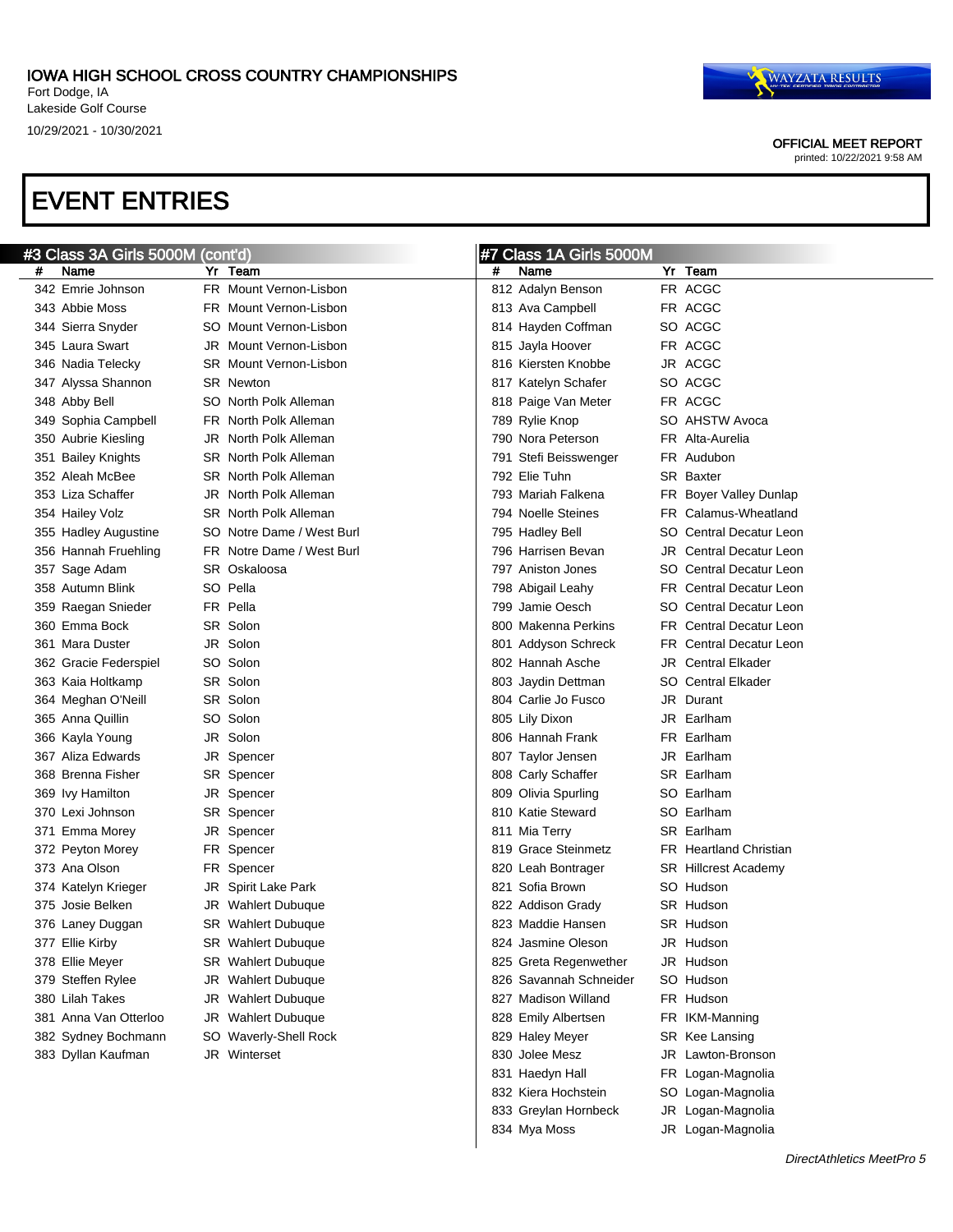OFFICIAL MEET REPORT

printed: 10/22/2021 9:58 AM

|   | #7 Class 1A Girls 5000M (cont'd) |     |                                   |     | #7 Class 1A Girls 5000M (cont'd) |     |                                     |
|---|----------------------------------|-----|-----------------------------------|-----|----------------------------------|-----|-------------------------------------|
| # | Name                             |     | Yr Team                           | #   | Name                             |     | Yr Team                             |
|   | 835 Mariah Nolting               |     | JR Logan-Magnolia                 | 881 | Joslyn Terpstra                  |     | <b>JR</b> Pella Christian           |
|   | 836 Courtney Sporrer             |     | SR Logan-Magnolia                 |     | 882 Gwyneth Charlton             |     | FR Regina Iowa City                 |
|   | 837 Madison Sporrer              |     | FR Logan-Magnolia                 |     | 883 Natalie Franklin             |     | SR Regina Iowa City                 |
|   | 838 Greenlee Smock               |     | JR Lynnville-Sully                |     | 884 Allison Hein                 |     | SR Regina Iowa City                 |
|   | 839 Paige Condon                 |     | <b>SR</b> Manson Northwest Web    |     | 885 Cate Klitgaard               |     | SO Regina Iowa City                 |
|   | 840 Preslie Oswald               | JR  | Manson Northwest Web              |     | 886 Josie Pursley                |     | SR Regina Iowa City                 |
|   | 841 Alyssa Richman               |     | FR Manson Northwest Web           |     | 887 Alex Spies                   |     | SR Regina Iowa City                 |
|   | 842 Holly Beauchamp              |     | SR Marquette Catholic Bell        |     | 888 Mya Whitaker                 |     | JR Regina Iowa City                 |
|   | 843 Kaylee Koos                  |     | <b>SR</b> Marquette Catholic Bell |     | 889 Jaycie Vohs                  |     | SO Ridge View                       |
|   | 844 Ellie Baker                  |     | FR Martensdale-St. Marys          |     | 890 Becca Cody                   |     | SO Riverside Oakland                |
|   | 845 Alivia Cline                 | SO. | Montezuma                         |     | 891 Linnea Bloom                 | FR. | Sioux Central Sioux Ra              |
|   | 846 Ellen Cook                   |     | FR Montezuma                      |     | 892 Anna Dietzenbach             | JR  | South Winneshiek                    |
|   | 847 Amberley Gerholdt            |     | FR Nashua-Plainfield              |     | 893 Megan Hageman                | JR  | South Winneshiek                    |
|   | 848 Kadence Huck                 | FR. | Nashua-Plainfield                 |     | 894 Eryn Sabelka                 |     | <b>SR</b> South Winneshiek          |
|   | 849 Grace Gabriel                | JR  | Newman Catholic Maso              |     | 895 Josie Tieskoetter            |     | <b>SO</b> South Winneshiek          |
|   | 850 Hailey Heinselman            |     | FR Newman Catholic Maso           |     | 896 Billie Wagner                | JR  | South Winneshiek                    |
|   | 851 Kenna Hemann                 | SO. | Newman Catholic Maso              |     | 897 Karissa Wenthold             |     | <b>FR</b> South Winneshiek          |
|   | 852 Maggie McBride               |     | <b>SR</b> Newman Catholic Maso    |     | 898 Ella Willey                  |     | <b>JR</b> South Winneshiek          |
|   | 853 Ella Petree                  | SO. | Newman Catholic Maso              |     | 899 Mallory Daly                 |     | <b>SR</b> St. Albert Council Bluffs |
|   | 854 Emma Weiner                  |     | <b>SR</b> Newman Catholic Maso    |     | 900 Reese Duncan                 |     | SO St. Albert Council Bluffs        |
|   | 855 Jayce Weiner                 | SO. | Newman Catholic Maso              |     | 901 Carly McKeever               |     | JR St. Albert Council Bluffs        |
|   | 856 Hunter Jones                 | JR  | North Cedar Stanwood              |     | 902 Kirsten Piskorski            |     | FR St. Albert Council Bluffs        |
|   | 857 Miriam Beenken               | SO. | North Iowa Buffalo Cent           |     | 903 Kennedy Sanchez              |     | SO St. Albert Council Bluffs        |
|   | 858 Kyla Bildstein               |     | SR North Linn Troy Mills          |     | 904 Brenna Smith                 |     | <b>SR</b> St. Albert Council Bluffs |
|   | 859 Mackenzie Bridgewater        |     | FR North Linn Troy Mills          |     | 905 Tyler Tingley                |     | FR St. Albert Council Bluffs        |
|   | 860 Bryn Collum                  |     | FR North Linn Troy Mills          |     | 906 Gracie Harvey                |     | SR St. Edmond Fort Dodge            |
|   | 861 Carly Myers                  | SO. | North Linn Troy Mills             |     | 907 Ellie Knox                   |     | FR St. Edmond Fort Dodge            |
|   | 862 Cady Sutcliffe               | JR  | North Linn Troy Mills             |     | 908 Anna Kolacia                 |     | JR St. Edmond Fort Dodge            |
|   | 863 Meghan Wheatley              | SO. | North Linn Troy Mills             |     | 909 Hannah Landwehr              |     | SO St. Edmond Fort Dodge            |
|   | 864 Jules Breakenridge           |     | <b>SR</b> North Tama Traer        |     | 910 Michaela Leiting             |     | SO St. Edmond Fort Dodge            |
|   | 865 Jamie Jacobs                 | SO. | North Tama Traer                  |     | 911 Reese Lemberg                |     | SO St. Edmond Fort Dodge            |
|   | 866 Olivia Ketter                | JR  | North Tama Traer                  |     | 912 Caroline Shelly              |     | SR St. Edmond Fort Dodge            |
|   | 867 Grace Lidgett                | JR. | North Tama Traer                  |     | 913 Sophie Boehmler              |     | SO Sumner-Fredericksburg            |
|   | 868 Daniela Moraru               |     | <b>SR</b> North Tama Traer        |     | 914 Lily Mayo                    |     | JR Sumner-Fredericksburg            |
|   | 869 Larissa Morrison             |     | SO North Tama Traer               |     | 915 Jana Meyer                   |     | SO Sumner-Fredericksburg            |
|   | 870 Rachel Robinson              |     | SR North Tama Traer               |     | 916 Saela Steege                 |     | FR Sumner-Fredericksburg            |
|   | 871 Jacey Welbig                 |     | FR North Union                    |     | 917 Hillary Trainor              |     | SO Sumner-Fredericksburg            |
|   | 872 Kayden Spencer               |     | JR Ogden                          |     | 918 Emerson Warnke               |     | SO Sumner-Fredericksburg            |
|   | 873 Mia Clark                    |     | SR Pekin                          |     | 919 Abby Zabel                   |     | JR Sumner-Fredericksburg            |
|   | 874 Lauren Derscheid             |     | SR Pekin                          |     | 920 Quincey Schneckloth          |     | <b>FR</b> Tri-Center Neola          |
|   | 875 Sarah Eubanks                |     | SR Pekin                          | 921 | Jalyssa Blazek                   |     | SR Turkey Valley Jackson            |
|   | 876 Audrey Fariss                |     | SO Pekin                          |     | 922 Cambree Kruse                |     | SR Turkey Valley Jackson            |
|   | 877 Zoey Johnson                 |     | SR Pekin                          |     | 923 Rylee Dunkin                 |     | JR Twin Cedars Bussey               |
|   | 878 Emily Laumeyer               |     | SR Pekin                          |     | 924 Faith Neeley                 |     | SR Van Buren County                 |
|   | 879 Lauren Steigleder            |     | SO Pekin                          |     | 925 Payten Poling                |     | FR Van Buren County                 |
|   | 880 Jaclyn Holmes                |     | SO Pella Christian                |     | 926 Brylee Bellis                |     | JR Wapsie Valley Fairbank           |
|   |                                  |     |                                   |     |                                  |     |                                     |